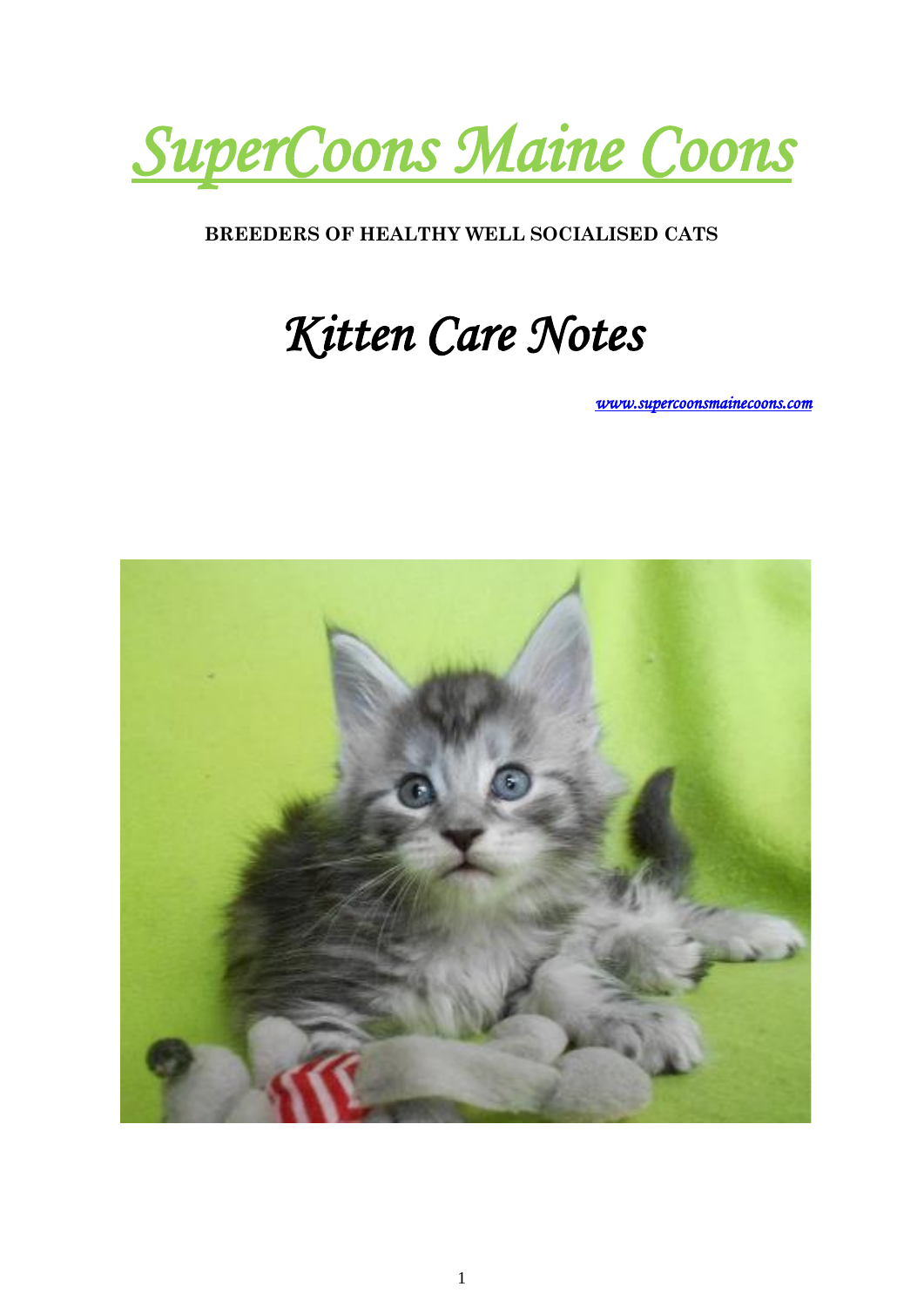*SuperCoons Maine Coons*

BREEDERS OF HEALTHY WELL SOCIALISED CATS

#### **Features**

- **3 Bringing him home**
- **4 Diet**
- **8 Kitty Litter Training**
- **10 Indoors versus Outdoors**
- **11 Worming**
- **12 Vaccinations**
- **13 Ears, Nose and Eyes**
- **14 Scratching Behaviour**
- **15 Discipline**
- **16 Toys**
- **17 Please Note**
- **18 Contact Details**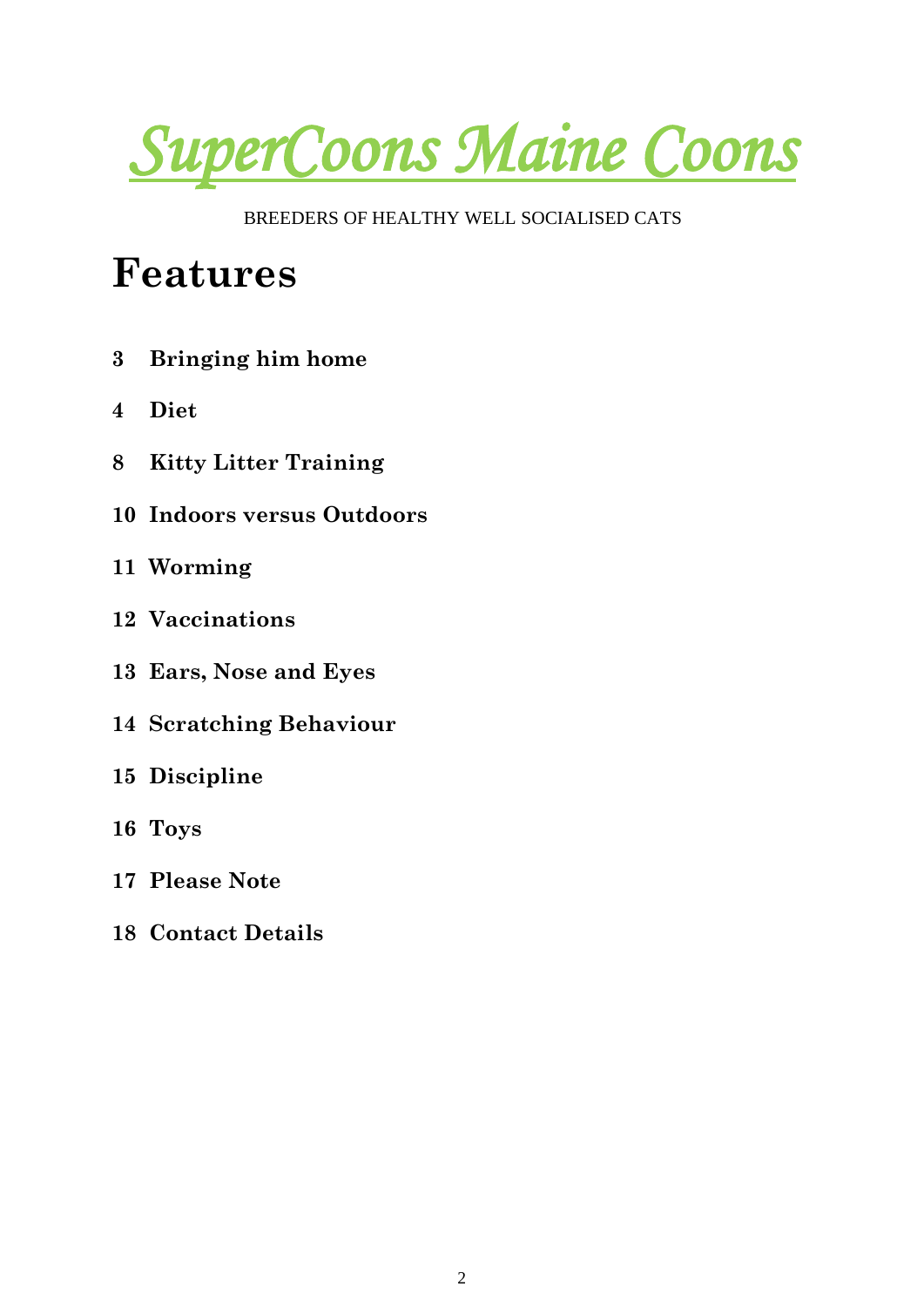### *Bringing Baby Home.*

Kitten proof your house! Block or remove things that he can get stuck under. Make sure he can't climb onto something as he may get hurt.

For the first week keep your kitten in one room, preferably where you sleep. The kitten may cry at first leaving their brothers, sisters and mom. He will need lots of love and games.

Please remember that this is your kitten's first time away from the only home it has ever known, and it will probably be insecure and confused at first. Keep your new family member's introduction to other family members and pets as quiet and stress-free as possible. Give the new kitten time and do not expect it to be best friends with you right away.

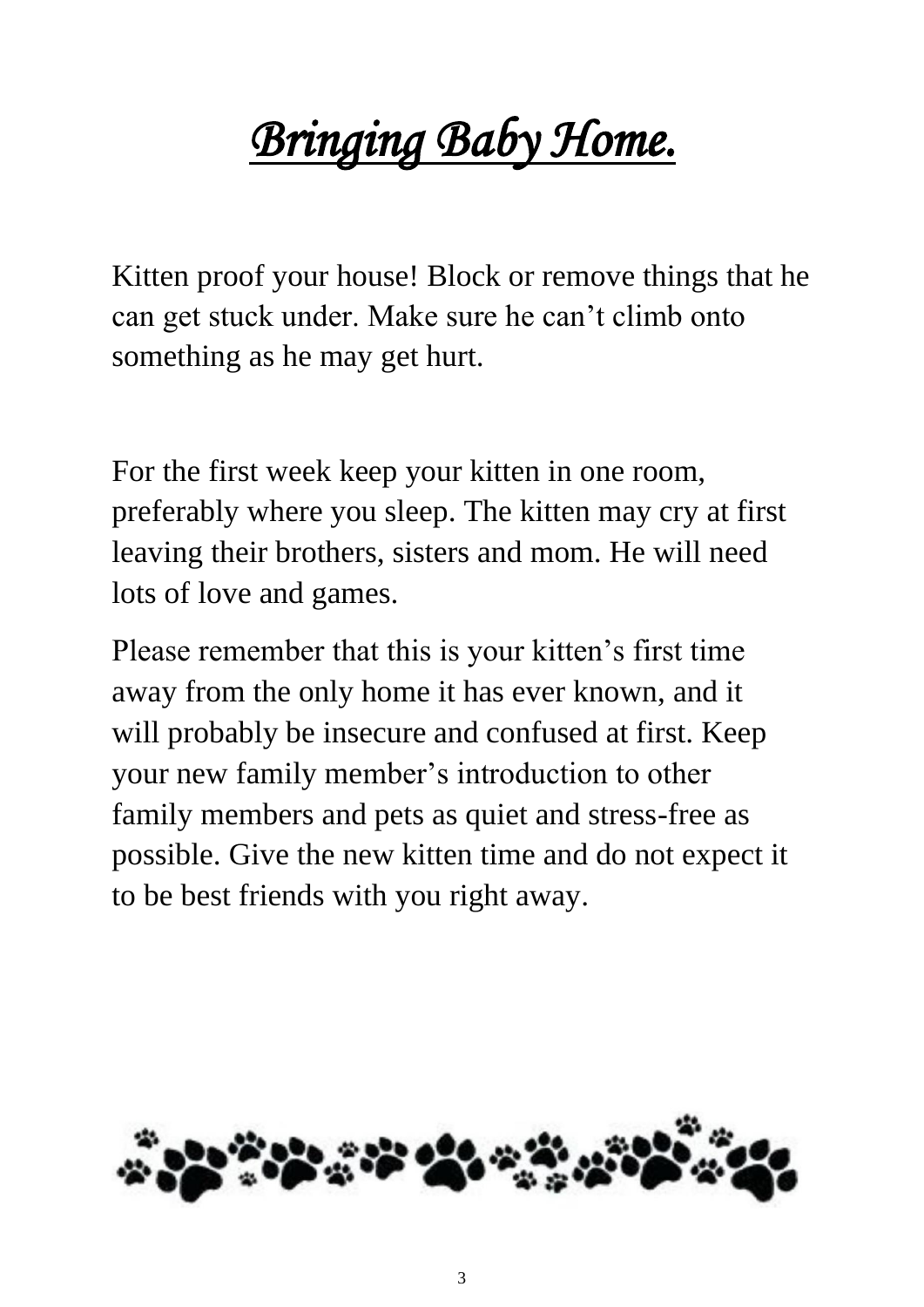#### *Diet*

Kittens are fed on **Royal Canin Kitten** for kittens.



I always have a bowl of dried food next to their water bowl. Provide fresh water always.

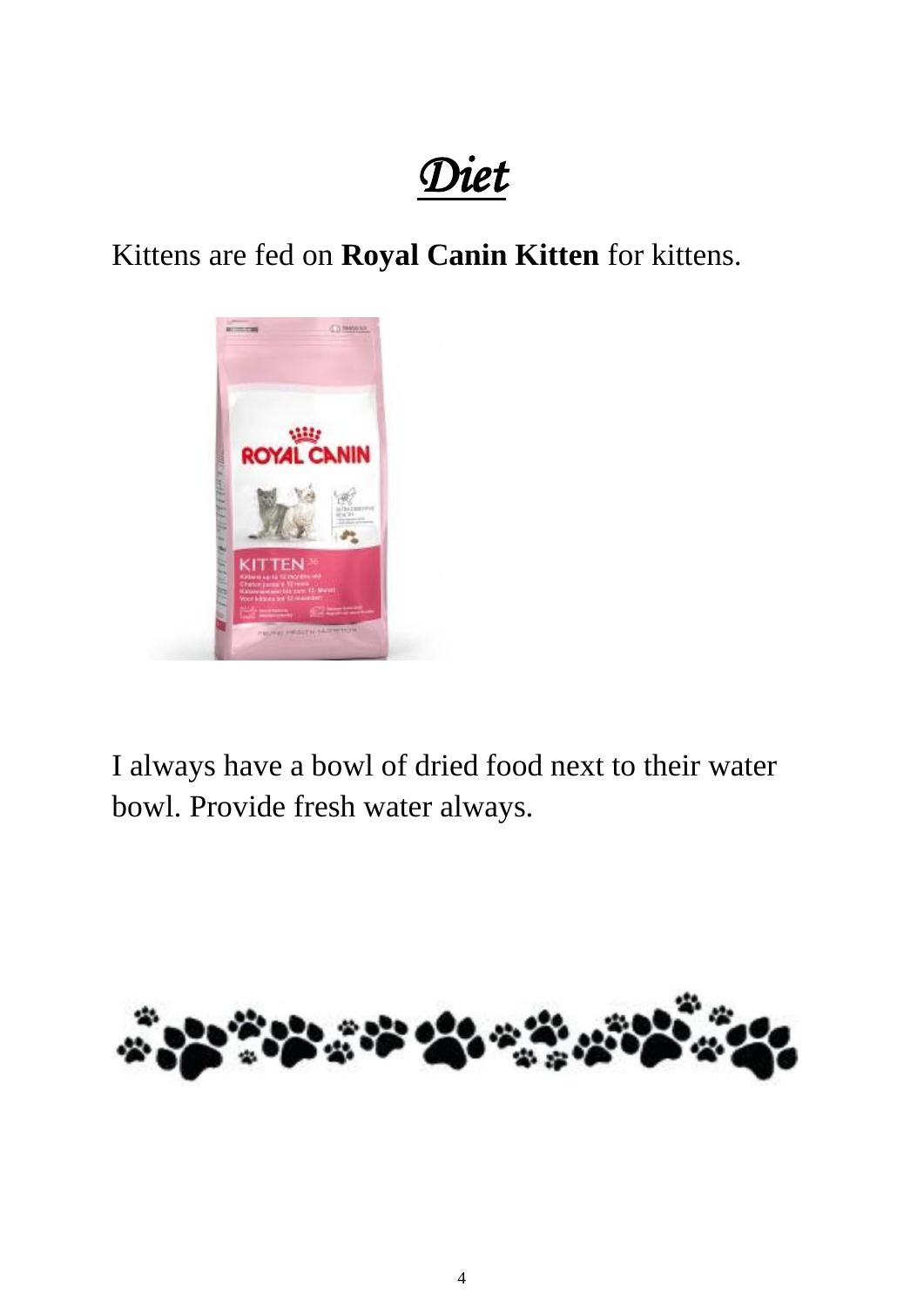In addition I give them once or twice a day fresh meat. When using **Beef Mince,** make sure this has white beef fat in it. You need a certain amount of fat to grow large cats, this doesn't mean you feed the cats fat.



I also feed my cats balanced portions of raw and to safe myself the time and effort I prefer to buy it freeze dried from Raw Meow. They are located in Perth and take online orders: [www.rawmeow.com.au](http://www.rawmeow.com.au/)

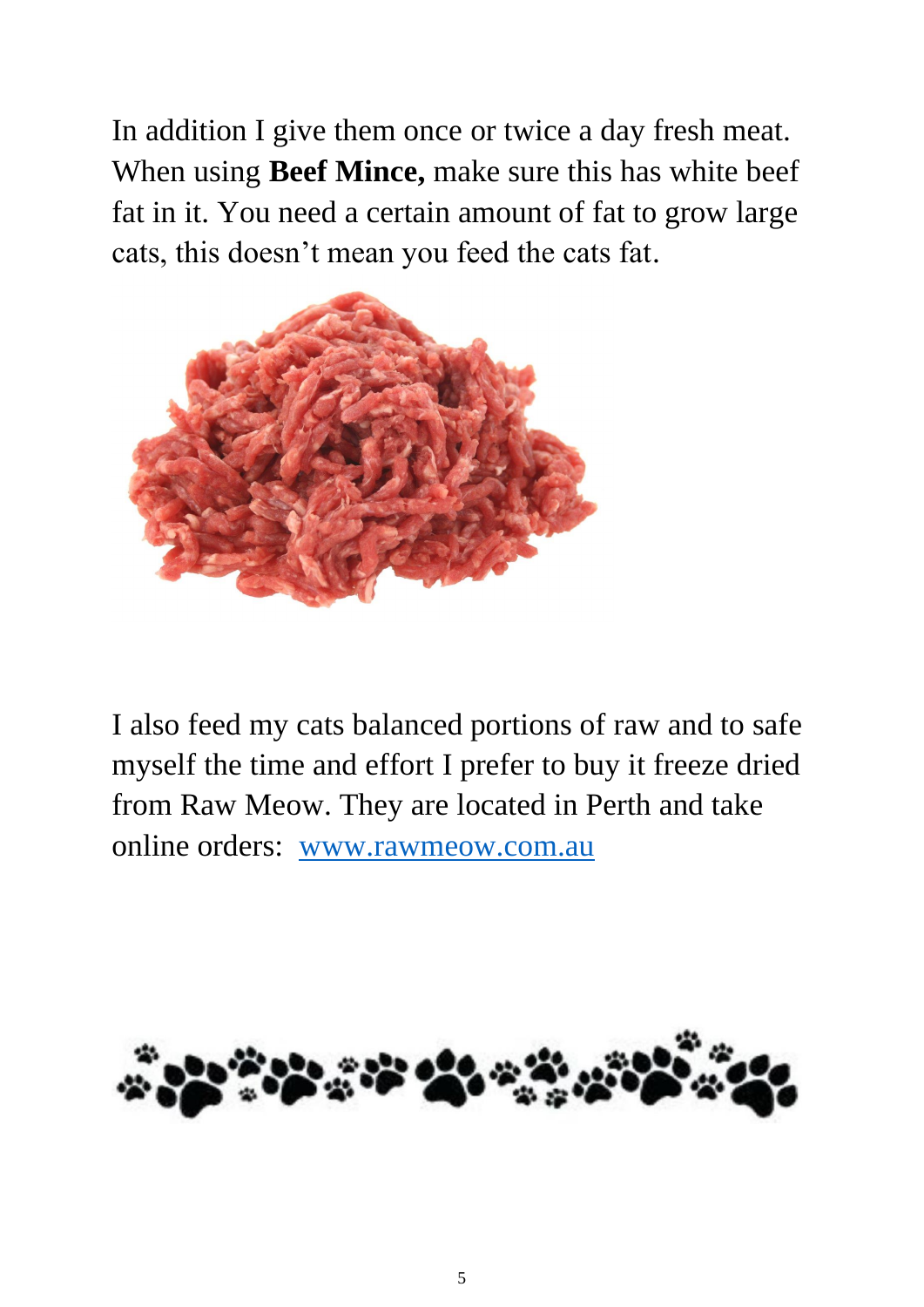You should start to feed your kitten adult cat food around 12-15 months. I feed my adult cats **Royal Canin** Adult Maine Coon food.



Do not give cow's milk or cream. Use low-lactose pet milk only, e.g. **Whiskas** Milk Plus. Cow's milk can cause diarrhoea in cats.

The most important thing is their dry food. If they are fed on a premium dry food then their wet food is not too much of a worry. The dry food also keep their teeth healthy.

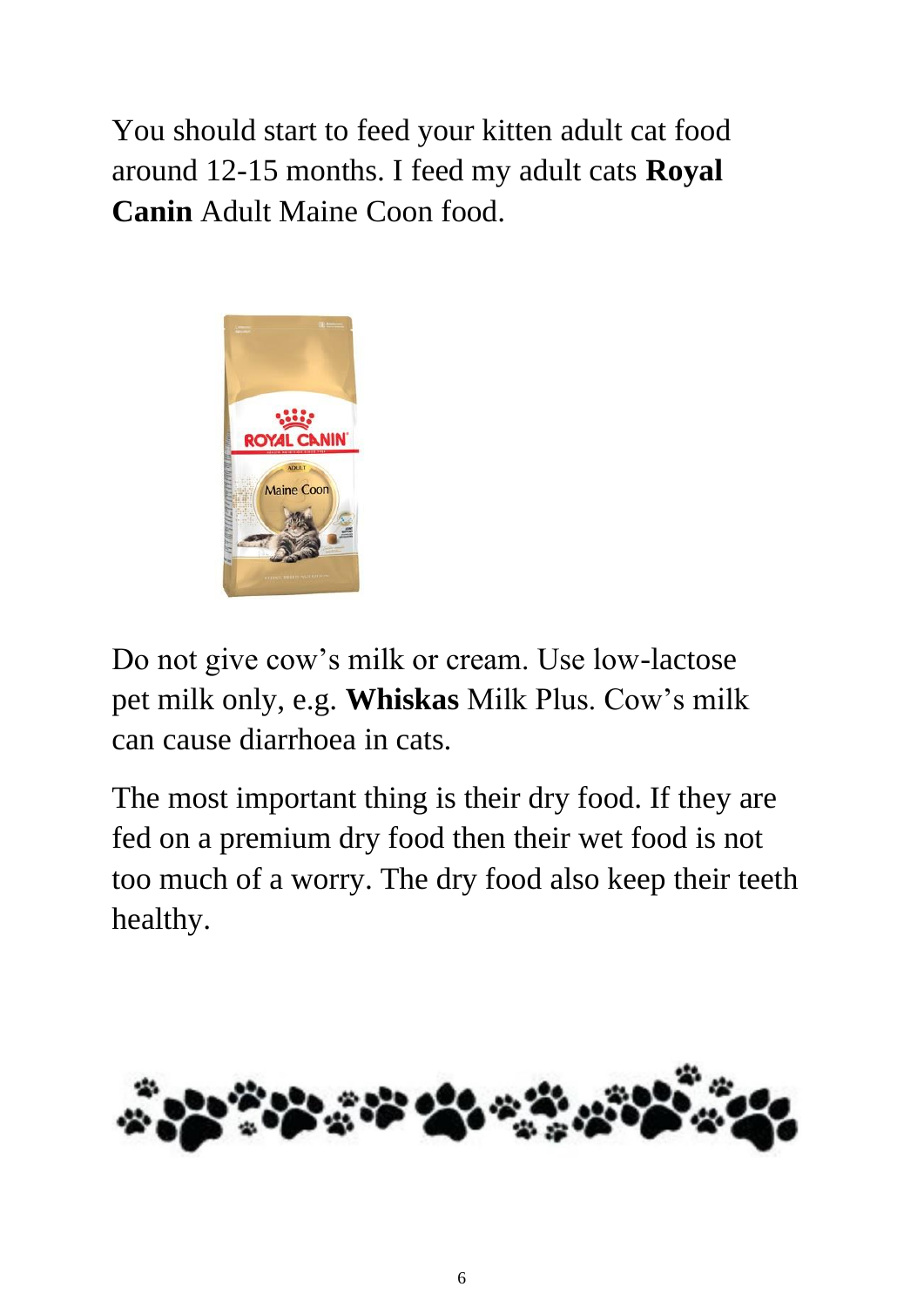Other foods

Eggs – break an egg in a bowl, microwave for 1 minute then mash up and feed once cooled.

Grated cheese, tuna in oil, roo meat, sardines in tomato Sauce.

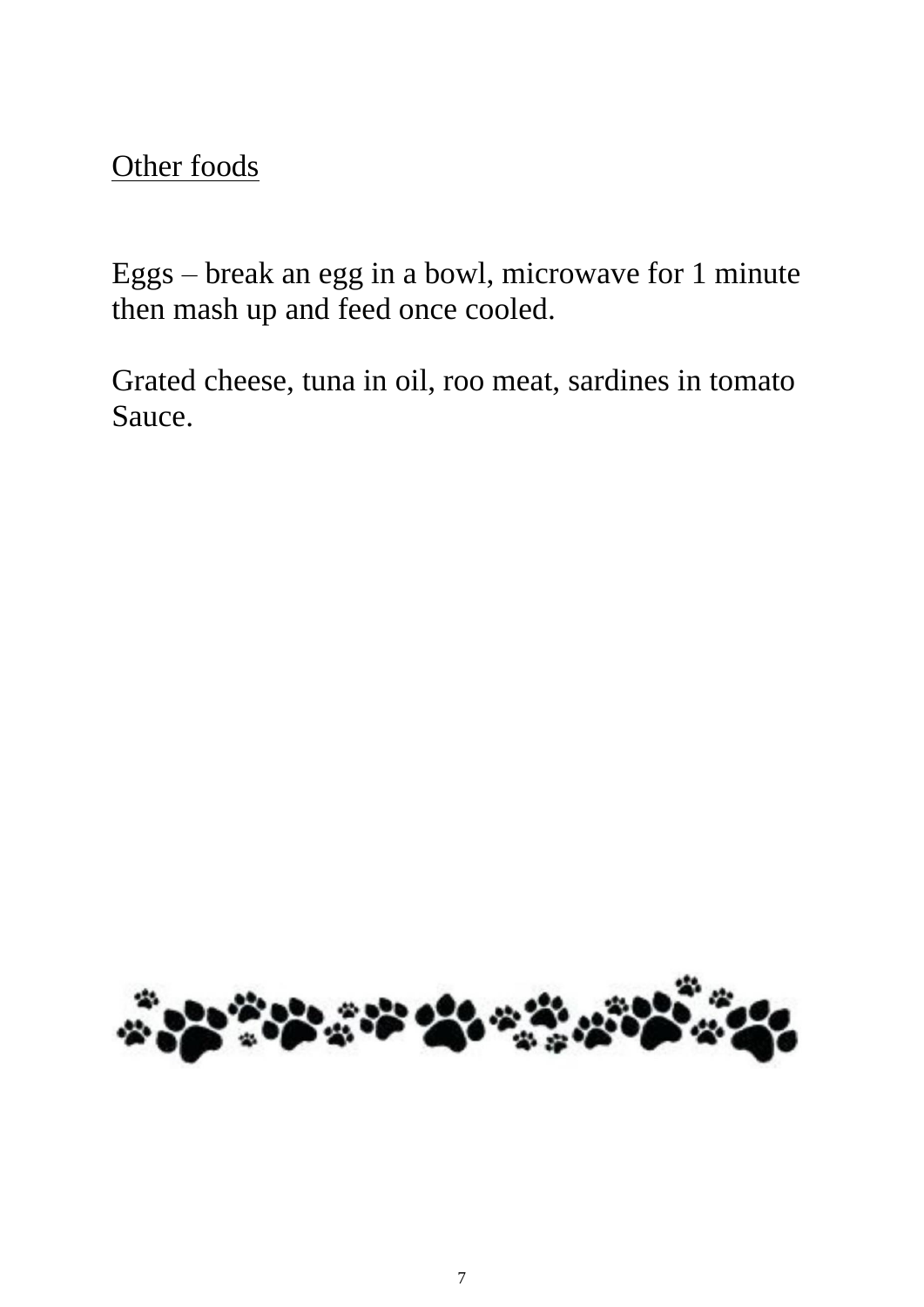## *Kitty Litter Trained*

Your kitten left **SuperCoons Cattery** fully litter box trained.

Start by confiding your kitten to the room where the litter tray and food bowls are, then gradually introduce him to the rest of the house once he is familiar with its location. Do not allow your kitten freedom of the house until you are certain he is using his litter pan regularly.

It is very important to make the litterbox a safe and quiet place for your kitten as many cats will develop behaviour problems later in life if they do not feel save when using the litterbox.

It is also important to keep the litter pan clean. Many cats will not use soiled litter. When you change the litter, wash the pan with soap and warm water. If you use a disinfectant, make sure you rinse the pan with clean water.

Many different brands of litter are available. Choose one that works the best for you and stay preferably to one brand.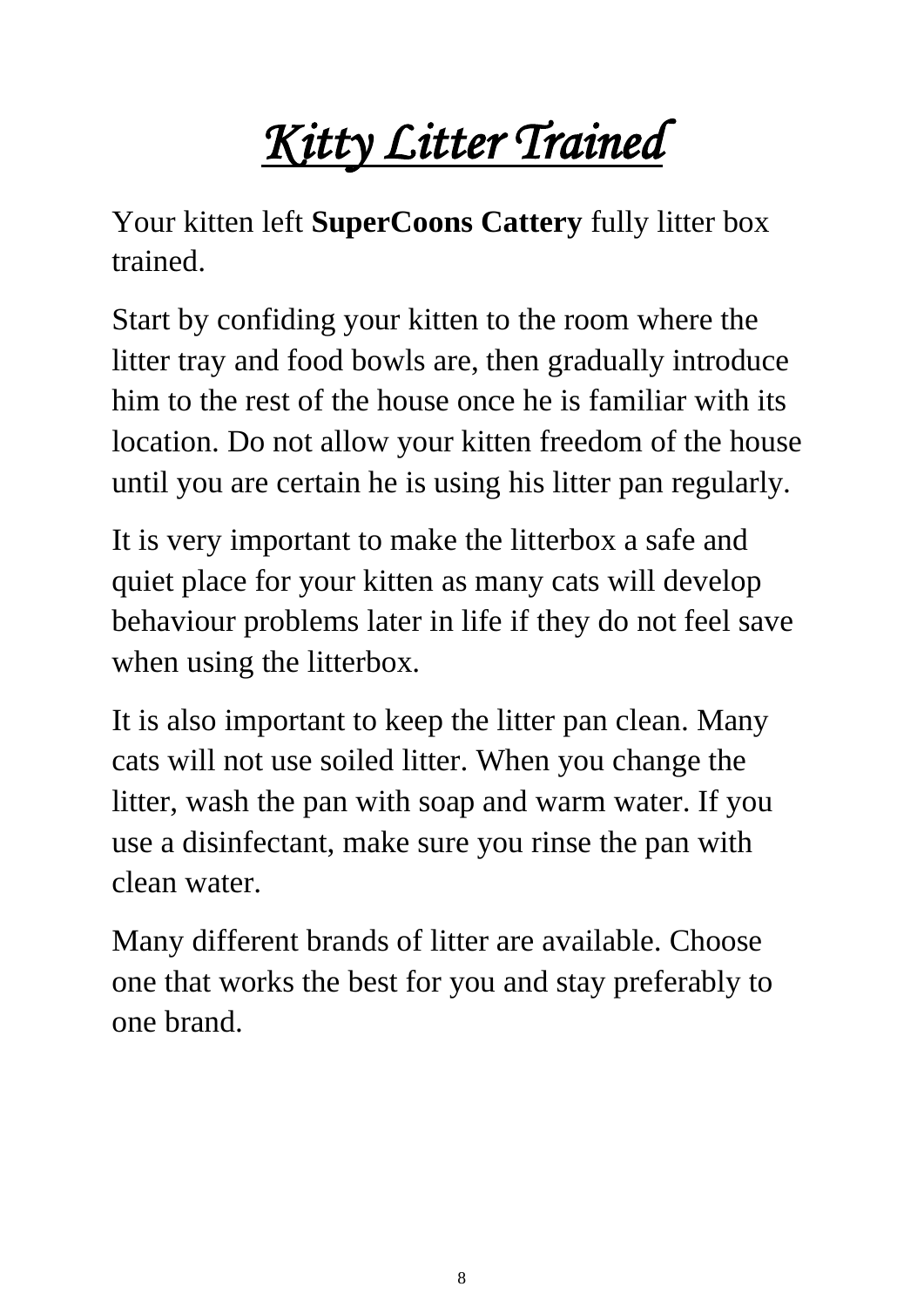I use Oz pet litter trays.





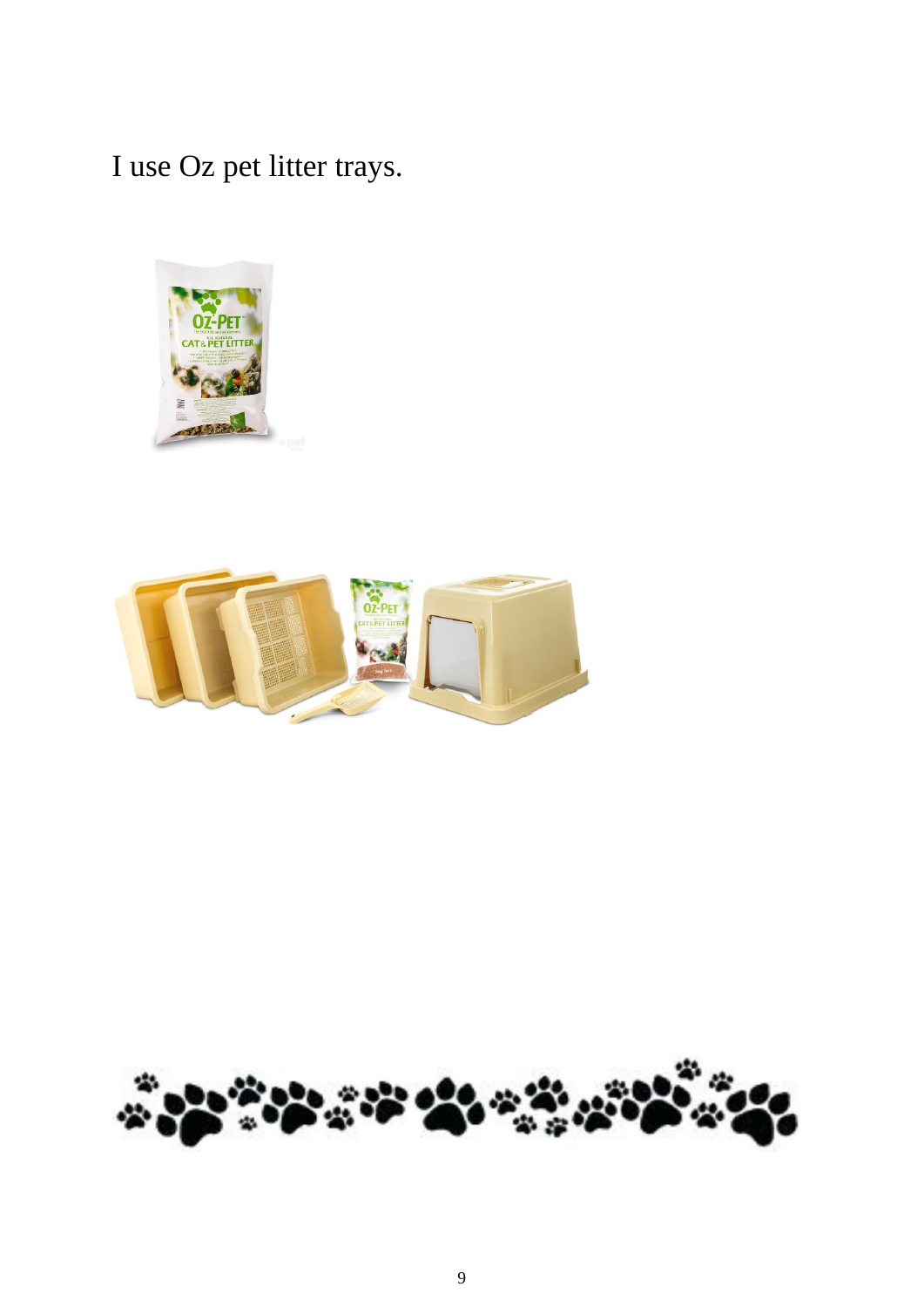#### *Indoors versus Outdoors*

I recommend that kittens are kept indoors, with an outdoor enclosure attached to the house where possible and walks on a lead to give them outdoors time. Our kittens are house reared with us and are not used to anything else, so they do not feel deprived unless they are given outdoor access - then it is hard to reverse the process!

Statistically cats kept like this have vast lower veterinary bills and live substantially longer lives. The lifespan of an indoor cat is 14-16 years versus 3-5 years for an outdoor cat. They do not contract many of the primary infectious diseases or poisoning. If kept indoors and away from other cats, he will also never contract fleas. Outdoor cats can also fall prey to dangers including stray cats and dogs, cars and abducting. Roaming caused many cats to be lost and never found.

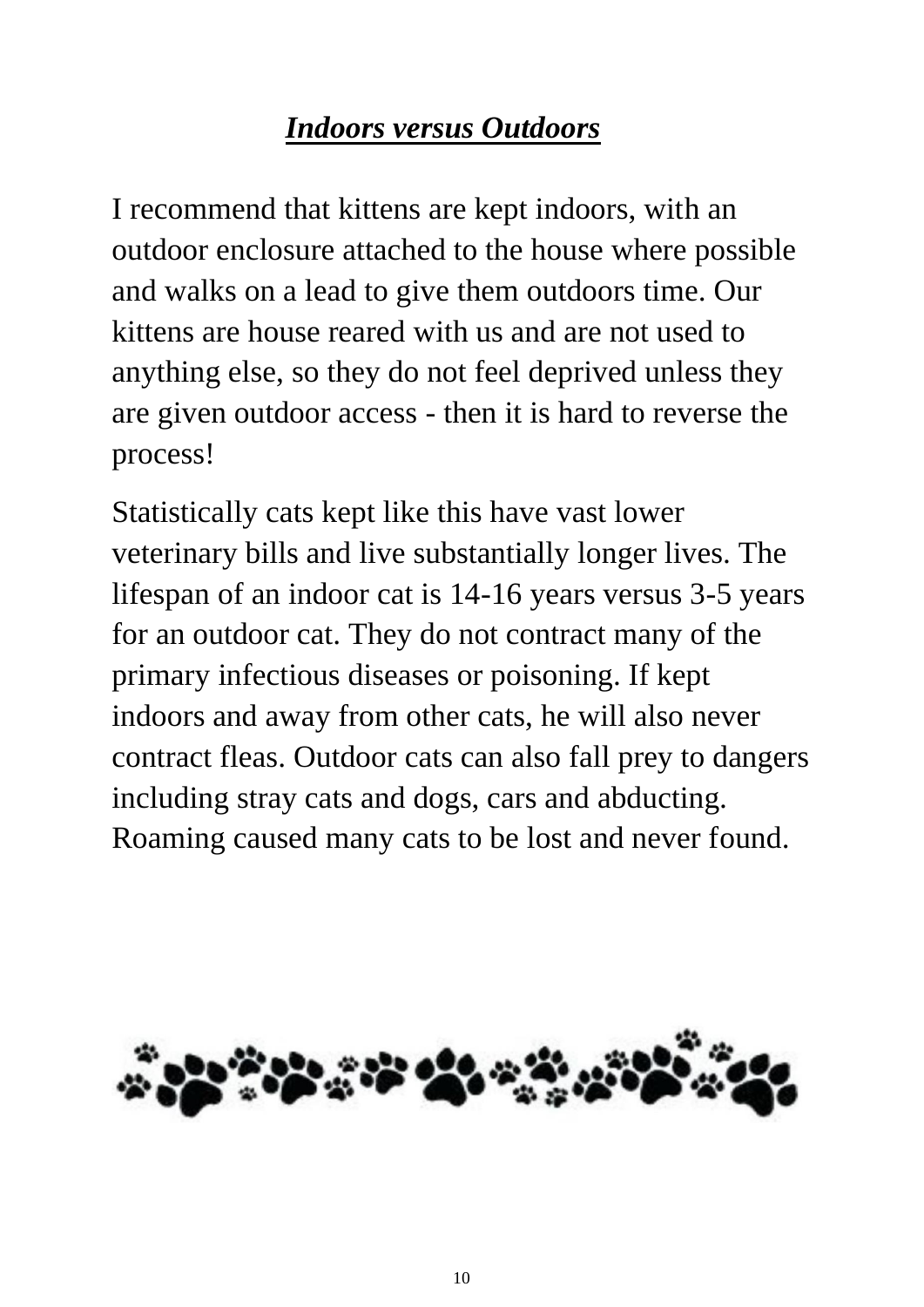*Worming*

It is important to worm all your pets at the same time. (cats and dogs)

Kittens are wormed monthly until they are 6 months old. Then 3 monthly thereafter.

These are the brans I use.

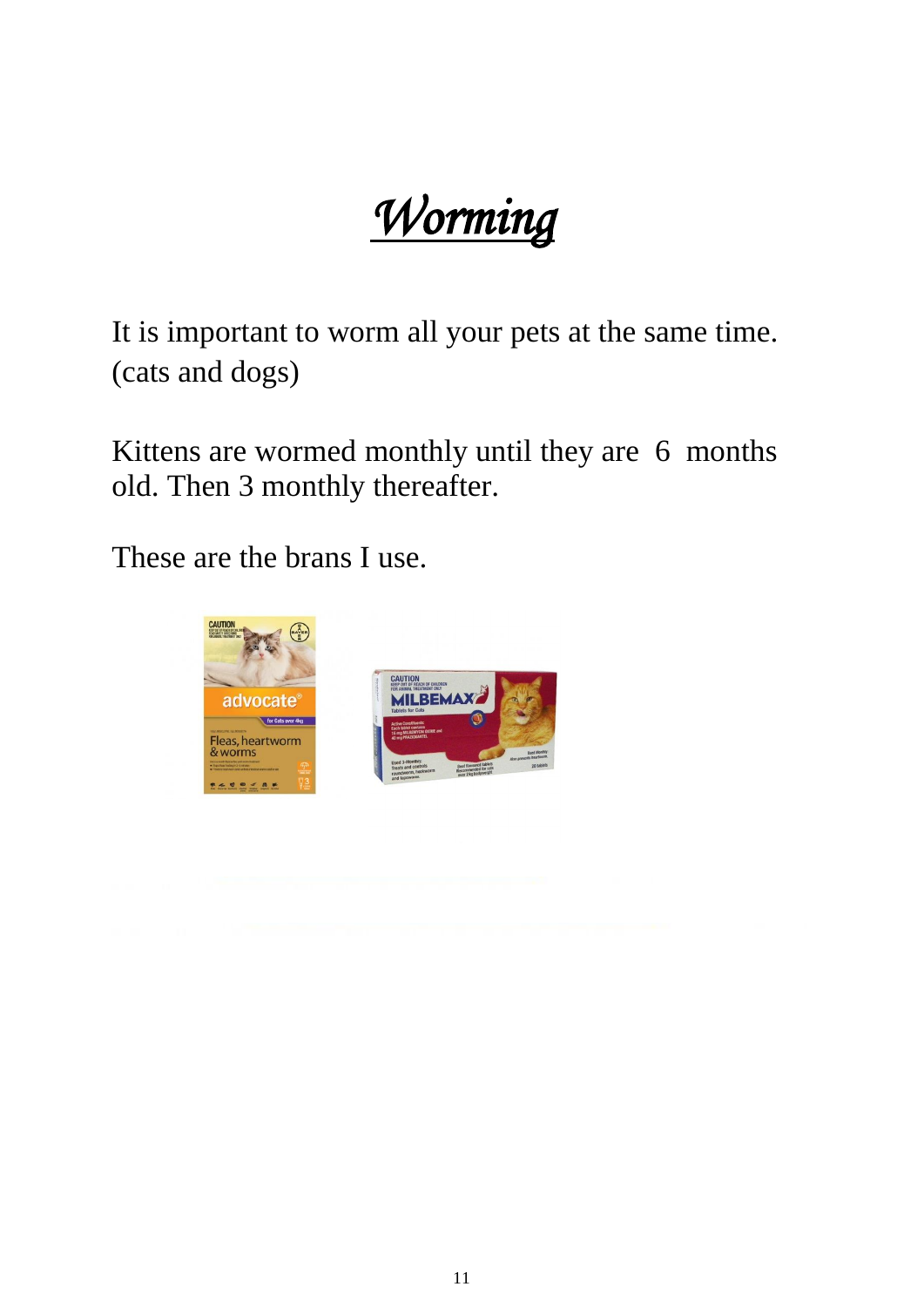#### *Vaccinations*

You have been given a vaccination certificate for your kitten. Be sure to keep your pet's vaccinations up to date. Booster shots will not be required until the kitten is 15 months old.

Your kitten has been given  $2x$  F3 killed vaccinations, which give protection against Feline Enteritis, Feline Rhinotracheitis and Feline Calicivirus.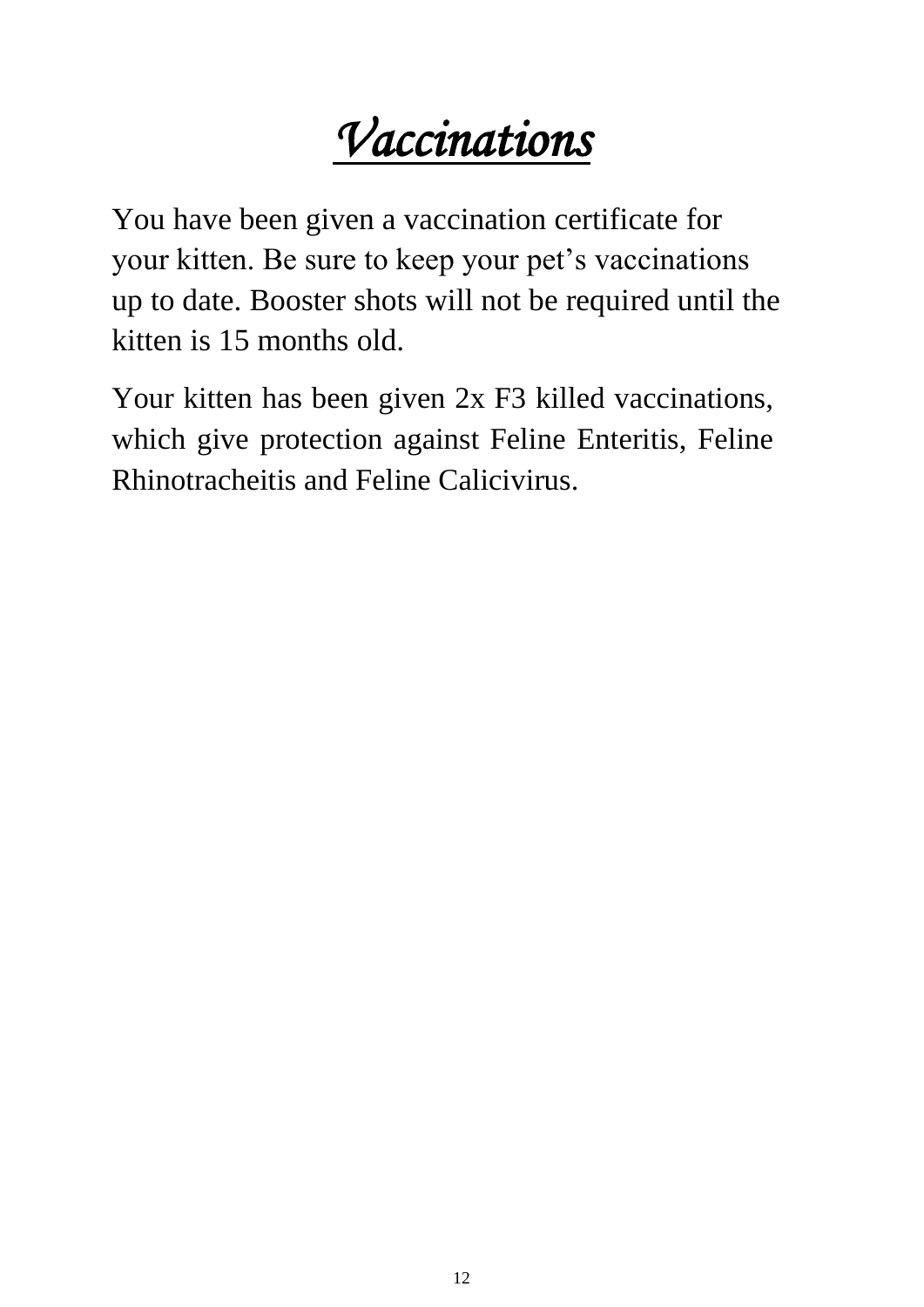## *Ears, Nose and Eyes*

Check and clean ears, nose and eyes regularly with warm water and cotton wool. If you notice eye discharge, the third eyelid coming up or eye closing over, or ears that appear to be worrying the cat and more brown and dirty than is usual, consult your vet.

#### *Brush*

Brush once weekly with a soft bristle brush.

The Maine Coon has a relatively low maintenance coat. You will find that mats or knots may occur with winter coat and particularly under the elbows, the "britches" on the hind legs and behind the ears.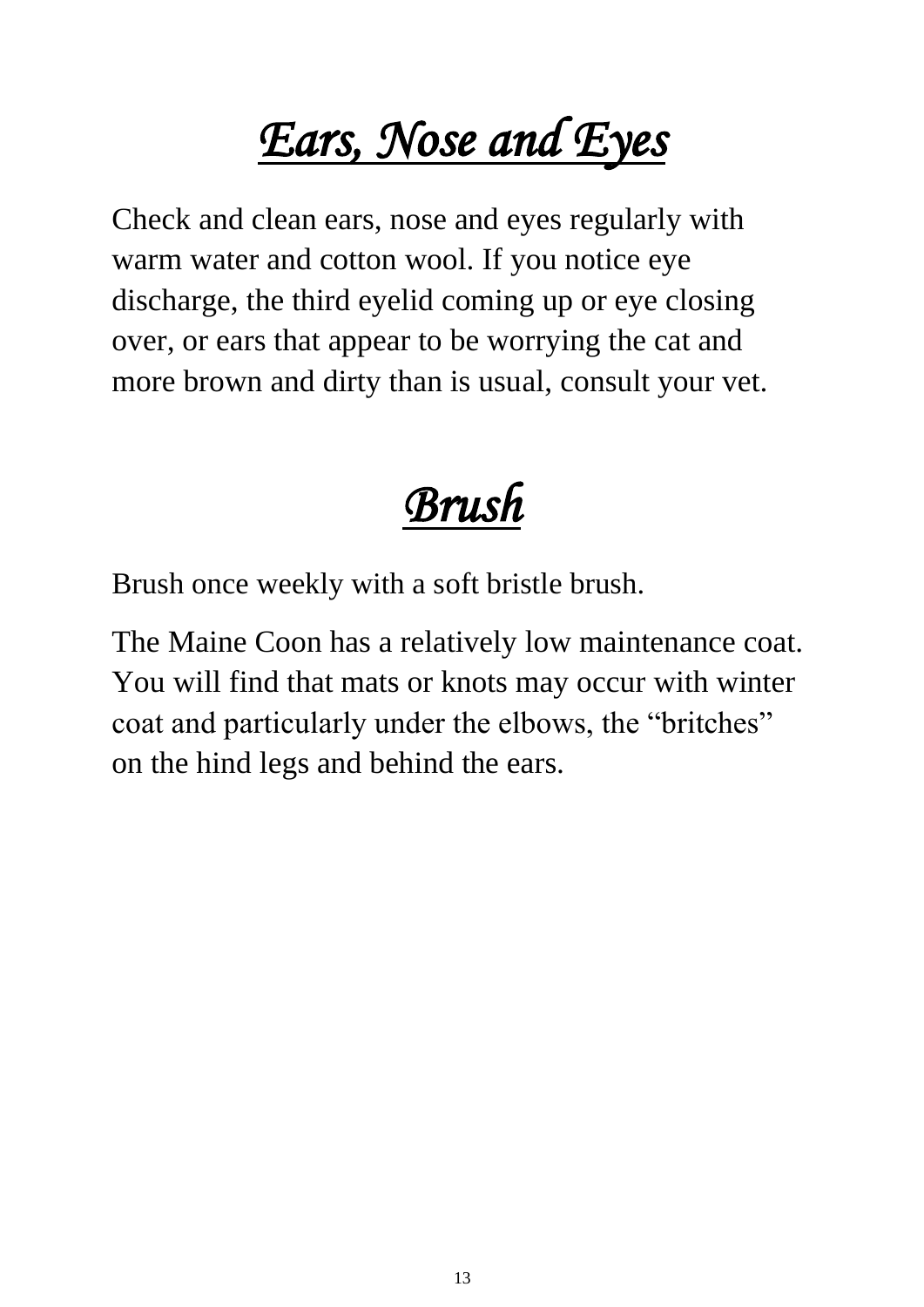# *Scratching Behaviour*

It is natural and normal for kittens to scratch. A good scratching post should have a sturdy post of sufficient height to allow the cat to really stretch out. If a scratching post is not made available, the kitten will use carpets, furniture, drapes and anything else around. Most kittens readily use a scratching post if one is provided. Be sure to show the kitten the post whenever it scratches something inappropriate. Their claws will become sharp in a short time, so be sure to keep them clipped.

Well designed large scratching posts are essential to divert scratching activity away from your furnishings and give them good high, climbing, playing and reclining positions.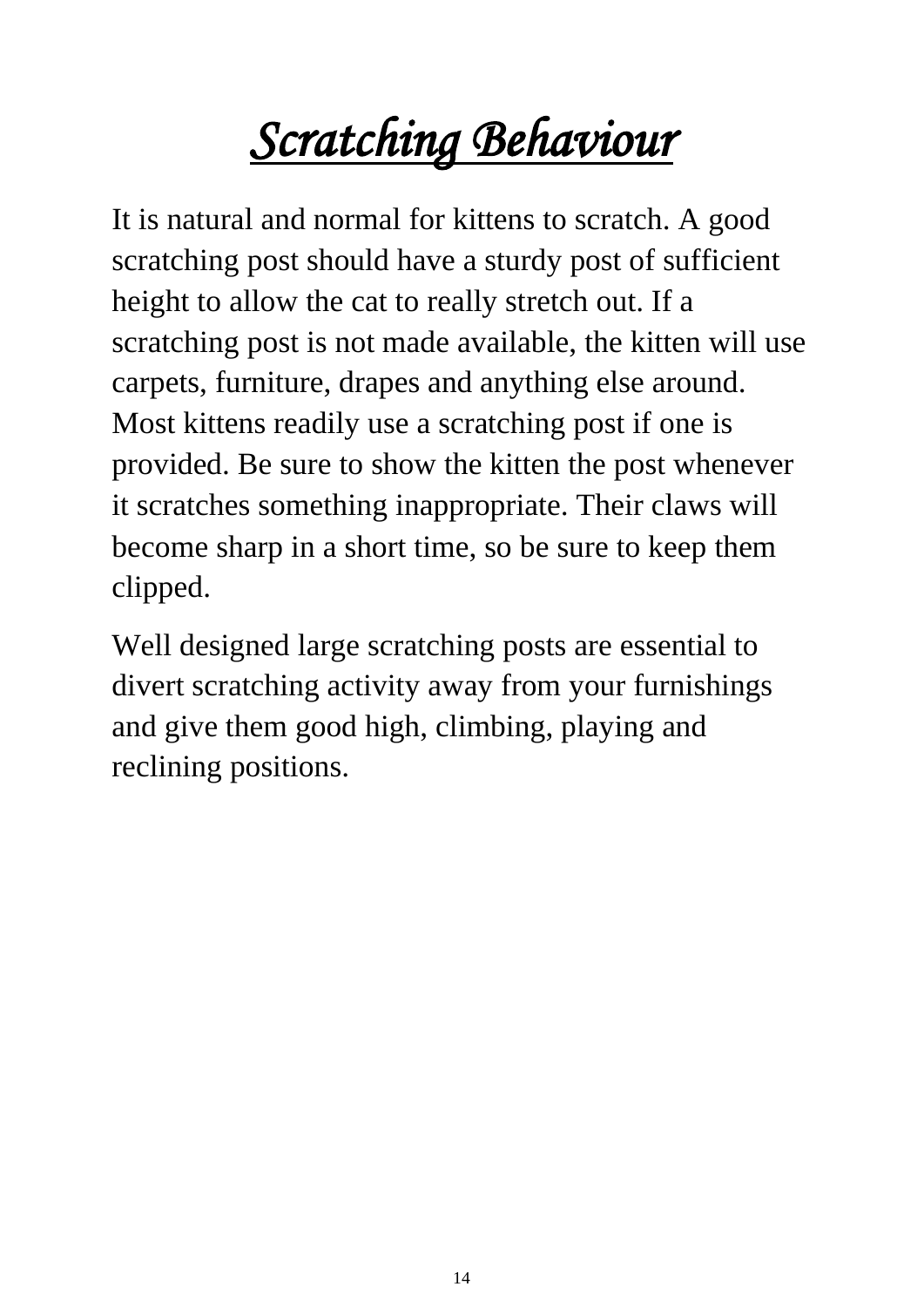*Discipline*

Discipline your kitten with a firm "No". If persists, a spray bottle of cold water (not directly into face) may be a useful deterrent. This method removes you from the punishment in the kitten's mind, which is desirable because the kitten does not begin to fear you as a source of punishment.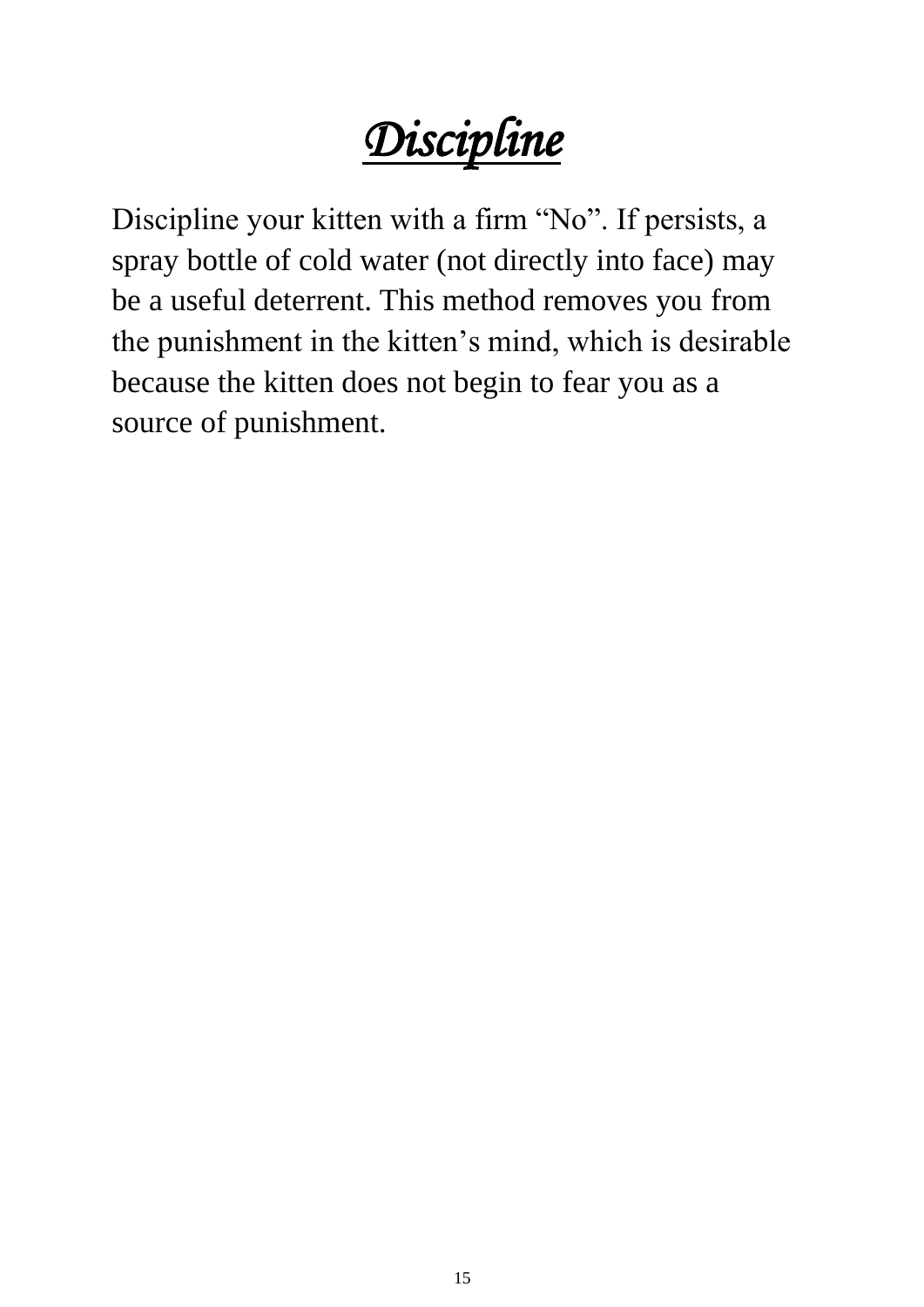# *Toys*

A selection of safe toys is important, especially when they are young. Bell balls and feather teasers are irresistible for them. Spend time playing with your cat each day. Most cats love to explore paper bags and boxes, chase a flashlight bean or pounce on toys. SuperCoons babies love squirming toy mice!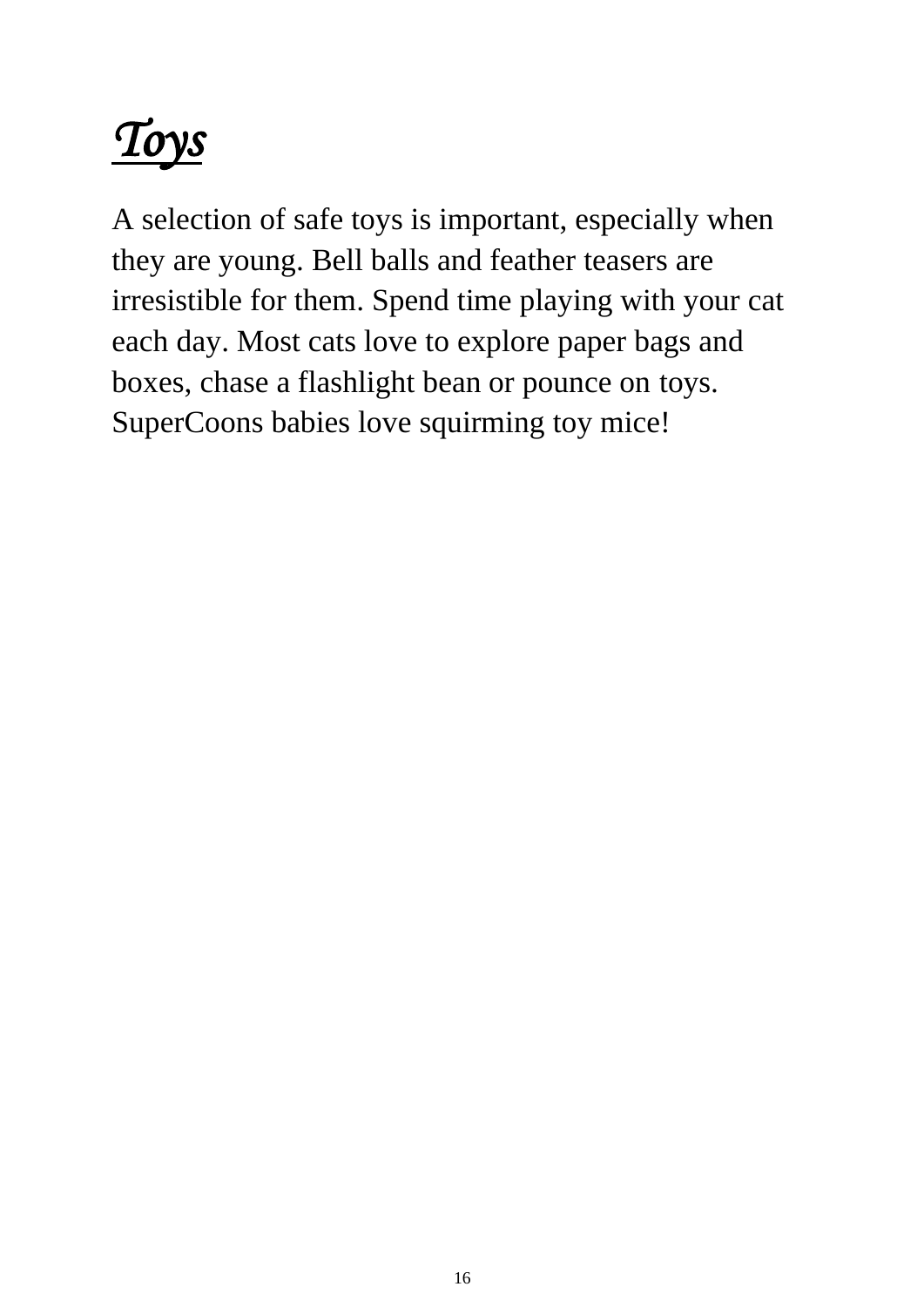#### *Please note*

I would like all new families of SuperCoons Kittens to send me regular news and photos of their kittens. Every kitten that is born in my house I dearly love and I do not want to nag for regular updates. It would be much appreciated!

Allowing your new kitten to be freely handled, particularly while still under 6 months of age, may result in him contracting an illness from someone else's pet. Viruses may also be transmitted by our handling of other people's cats outside your home. Always wash and disinfect your hands if this cannot be avoided.

Sometimes life's circumstances change and for whatever reason you may no longer be able to keep your kitten. I would like the cat to be returned to me so I can find it a new owner. If you already have somebody in mind I do require to be informed so I can contact the new owner if for example a relative of this cat develops a genetic disease.

Please remember to update your cat's microchip details whenever needed